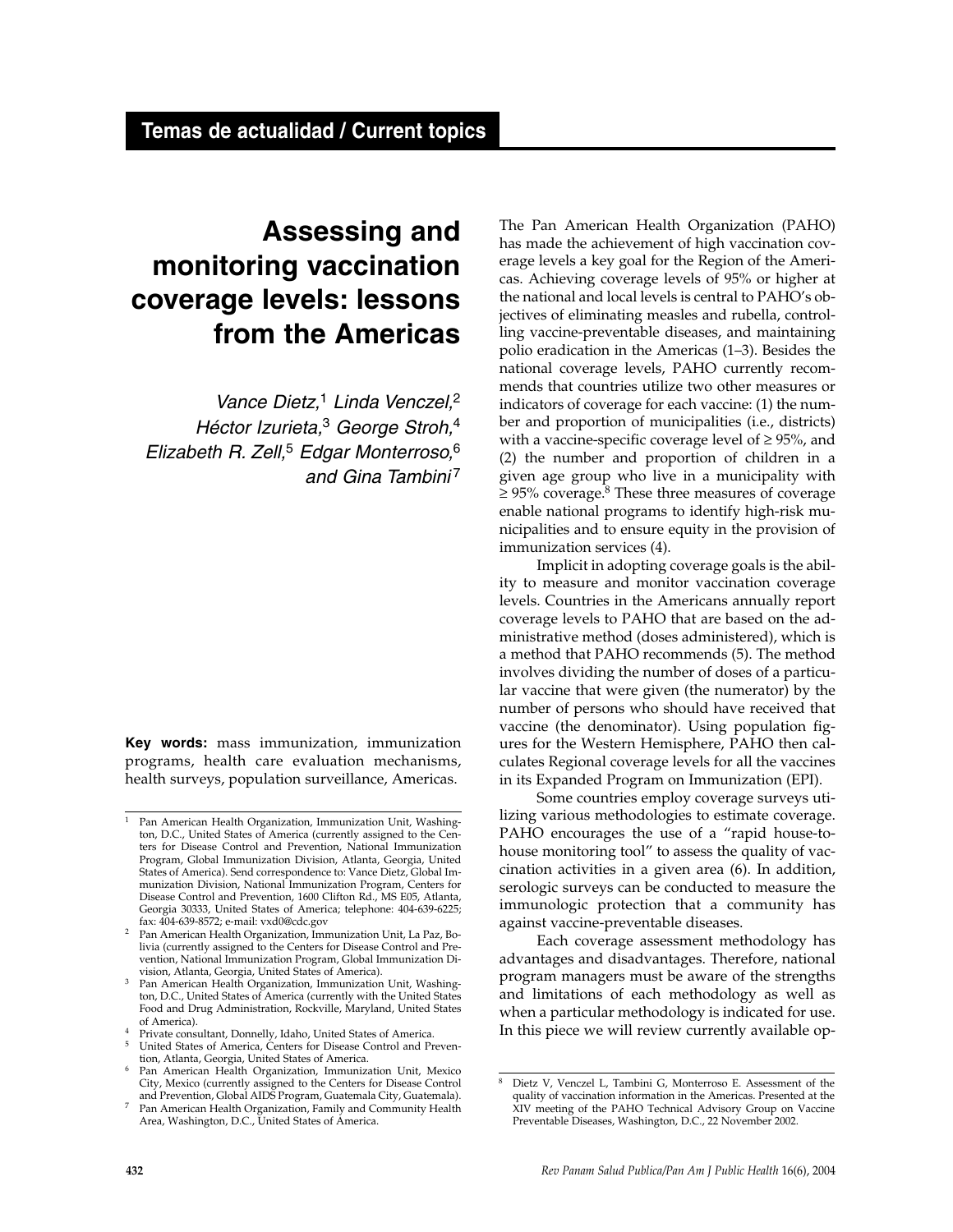tions for assessing coverage. We will also provide criteria to assist EPI managers in selecting the most appropriate method for assessing coverage, depending on their particular situation or need, and for directing vaccination activities.

For this article we conducted a review of the methods that countries in the Americas currently use to assess vaccination information and coverage levels. We also reviewed the methods that PAHO recommends. In addition, we performed a review of general methodological issues for sampling and of the advantages and disadvantages of the most common vaccination coverage survey methodologies.

## **BACKGROUND ON SAMPLING ISSUES**

Prior to discussing how to assess coverage, a general background on basic sampling issues is warranted. One can estimate coverage either with a complete ascertainment (i.e., census) of the individuals in question or through a sample of the population. (The doses administered method is essentially a census (a complete ascertainment) of all children in a health center's catchment area.) In a complete ascertainment the vaccination status of all individuals in the population under investigation is reviewed and tabulated, thus providing a coverage level for that population. However, in most situations it is not feasible to interview or assess all children or all geographic areas. A sample of children is therefore taken, in a "sample survey." For the results of a sample survey to be representative of the population, all children in the population must have a known probability of being selected for the sample.

Several factors can affect the accuracy or precision of the result of a survey, including response rates and sampling and nonsampling error (7). Response rate refers to the proportion of children targeted for assessment who participated or responded during the survey and were actually included in the calculation of coverage. Generally, a response rate of at least 80% is considered acceptable.

Sampling error is the error in the coverage estimate obtained in a sample survey. The sampling error is dependent on the sample design and sample size, and it can be quite different for different survey methods. Sampling error results from the fact that not all children in the area are included in the survey, that is, that only a sample are included. Sampling error is measurable, and the amount of sampling error that is acceptable can be predetermined and incorporated in the sample size estimate. Statistical methods are available to estimate the sampling error, and the point estimate (e.g., coverage level) is often expressed with the corresponding 95% confidence interval.

In addition to the sampling error, nonsampling errors may reduce the accuracy of the vaccination information obtained either in a sample survey or in a complete ascertainment (7–9). Three important types of nonsampling error are discussed in the following paragraphs: selection error, nonresponse error, and measurement error.

Selection error occurs when not all the members of the target population are represented in the sample frame. For example, failing to include indigenous persons or rural residents in a sample for an area that has those populations would result in selection error.

Nonresponse error occurs when those children who are selected to be included in the survey are either not all located or have parents who deny them permission to participate. The result is that the children who are surveyed are not representative of the entire population.

The third type of nonsampling error is measurement error. It is associated with incorrect vaccination information and occurs when parents do not have a child's vaccination card, the parents provide incorrect information, or the interviewer misreads or misinterprets the information on the vaccination card. In general, the measurement error is similar for the various coverage survey methods.

In addition to the various types of error discussed above that can affect the accuracy of survey coverage results, another key issue in assessing coverage is the accuracy of a child's vaccination information, that is, whether the dates that a child received individual vaccines are correct. That accuracy is dependent on such factors as good record-keeping by health center officials, whether the information is obtained from parental recall or a written vaccination record for the child, and whether the health facility has accurate population data to calculate a coverage level.

# **THE INFORMATION REQUIRED AND THE APPROPRIATE METHODS TO ASSESS COVERAGE**

To determine which method or methods should be used to assess coverage, one must identify the information required. In general, EPI managers will be confronted with one or more of four situations in which information on coverage is needed: (1) to determine an actual coverage level, (2) to determine if an area has adequate coverage, (3) to monitor trends over time, and (4) to monitor vaccination activities as they are being conducted. We will deal with each of these four situations in the following subsections.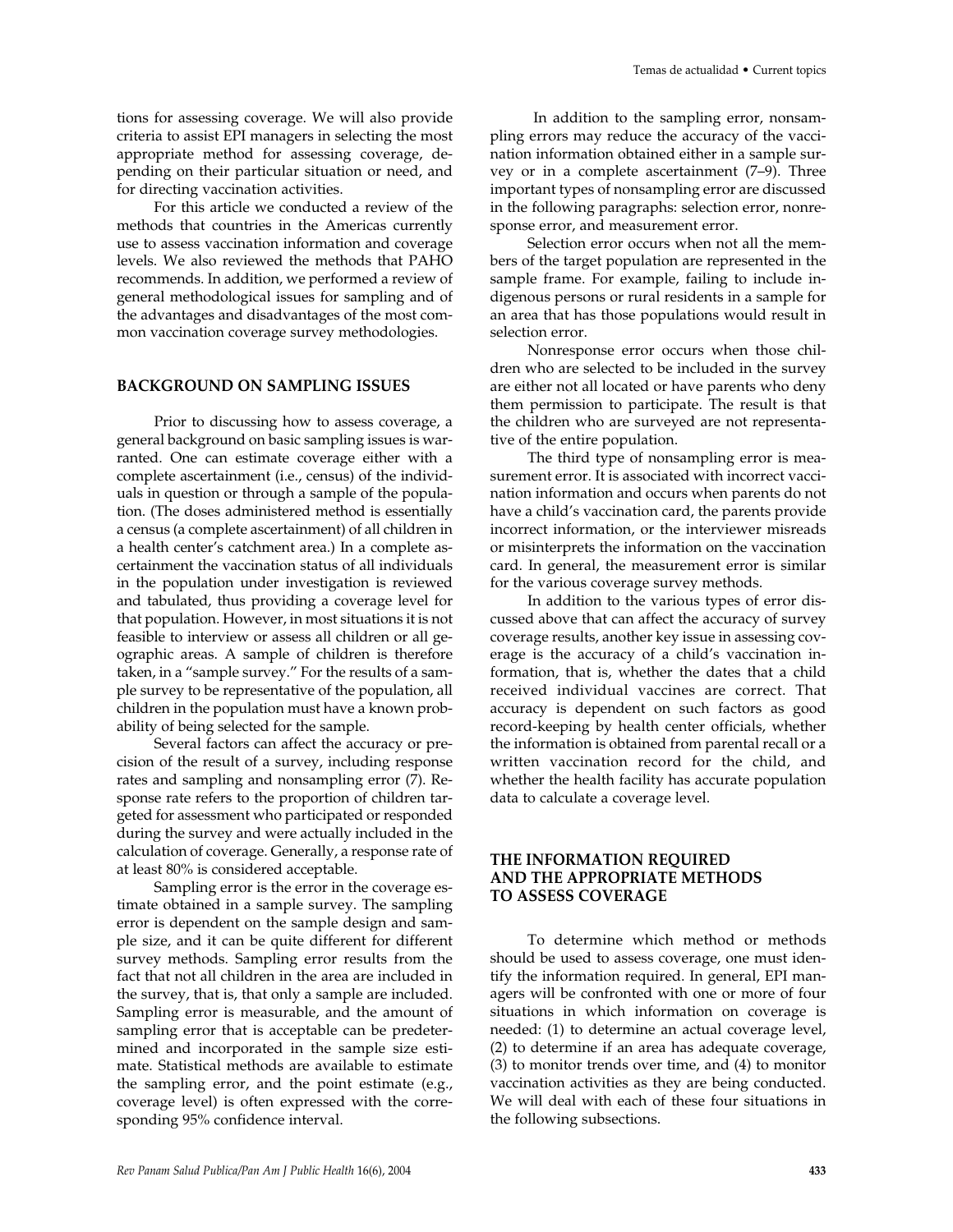## **Determining the actual coverage level**

To determine the actual coverage level, one can either utilize data on the doses administered or conduct a coverage survey. Both of these approaches are described below.

**Doses administered method for assessing coverage levels.** The use of doses administered data is a type of complete ascertainment (census) of the population who use that health facility for receiving vaccines. The vaccination information for all children in the population in question, generally a health center catchment area, is recorded and monitored. In order to calculate a coverage estimate for that specific population, the number of children who received a specific vaccine dose is divided by the best population estimate for the number of children who should have received the vaccine. Also calculated are the number and proportion of municipalities with 95% coverage and the number and proportion of children living in municipalities with 95% coverage.

The doses administered method has both advantages and disadvantages for assessing coverage (Table 1). The method is relatively inexpensive and timely. The method also forces program managers to emphasize data management and the quality of both local immunization information and population estimates. The method can monitor trends over time and can determine coverage at all levels, including the national, state, and district/local.

The accuracy of the doses administered methodology is heavily dependent on good local record-keeping practices and on accurate population estimates. Problems can and do occur in obtaining accurate data for both the numerator and the denominator used in calculating coverage. For example, not recording doses given can result in underestimates of coverage. Children may be vaccinated during a campaign and the dose not recorded. Children vaccinated in the private sector may not be included in coverage estimates made by national EPI programs. Children outside the program's recommended age for vaccination can be vaccinated and then incorrectly included in the nu-

|    | Methodology                                                                                                 | Indications for use                                                                                                        | Advantages                                                                                                                                                                               | <b>Disadvantages</b>                                                                                                                                                                                                                                                                                                              |
|----|-------------------------------------------------------------------------------------------------------------|----------------------------------------------------------------------------------------------------------------------------|------------------------------------------------------------------------------------------------------------------------------------------------------------------------------------------|-----------------------------------------------------------------------------------------------------------------------------------------------------------------------------------------------------------------------------------------------------------------------------------------------------------------------------------|
| 1. | Doses administered<br>data                                                                                  | a. To obtain a coverage<br>level<br>b. To monitor trends in<br>coverage levels                                             | a. Simple and inexpensive<br>b. Requires that local managers<br>use local data<br>c. Can assist in directing local<br>activities                                                         | a. Depends of good population data<br>b. Depends on good record-keeping<br>practices                                                                                                                                                                                                                                              |
| 2. | Common survey<br>methodologies                                                                              |                                                                                                                            |                                                                                                                                                                                          |                                                                                                                                                                                                                                                                                                                                   |
|    | 2a. Random sample surveys<br>(simple random, strati-<br>fied, systematic), 30-<br>cluster EPI surveys, etc. | To determine an actual<br>coverage level                                                                                   | a. Provides a direct measure of<br>coverage<br>b. Can couple with questions seek-<br>ing information on parental<br>attitudes, knowledge, and beliefs<br>toward vaccines                 | a. Expensive and time-consuming<br>b. Technical expertise often<br>required<br>c. Results may be delayed, provid-<br>ing little "real-time" information<br>d. For cluster surveys, does not<br>provide information on each<br>individual site sampled<br>e. Often does not provide informa-<br>tion for local-level interventions |
|    | 2b. Lot quality assurance<br>sampling                                                                       | To provide information on<br>whether coverage is below<br>or above a given level                                           | a. Small sample sizes are generally<br>used<br>b. Useful for monitoring progress<br>c. Fairly rapid and easy to conduct<br>d. Provides information for each<br>area sampled              | a. Does not determine an actual<br>coverage level<br>b. Time-consuming and can be<br>expensive in rural areas                                                                                                                                                                                                                     |
| 3. | Rapid house-to-house<br>monitoring                                                                          | a. To help direct vaccina-<br>tion activities<br>b. To provide a quick<br>validity check on<br>reported coverage<br>levels | a. Rapid, inexpensive, easy to<br>implement<br>b. Practical, requires little training<br>c. Encourages supervisory activities<br>d. Provides rapid feedback for local<br>decision-making | a. Does not provide an estimate of<br>coverage<br>b. Cannot be generalized outside of<br>the area where implemented<br>c. May be less useful in areas with<br>low coverage                                                                                                                                                        |

#### **TABLE 1. Comparison of different methodologies to assess vaccination coverage levels**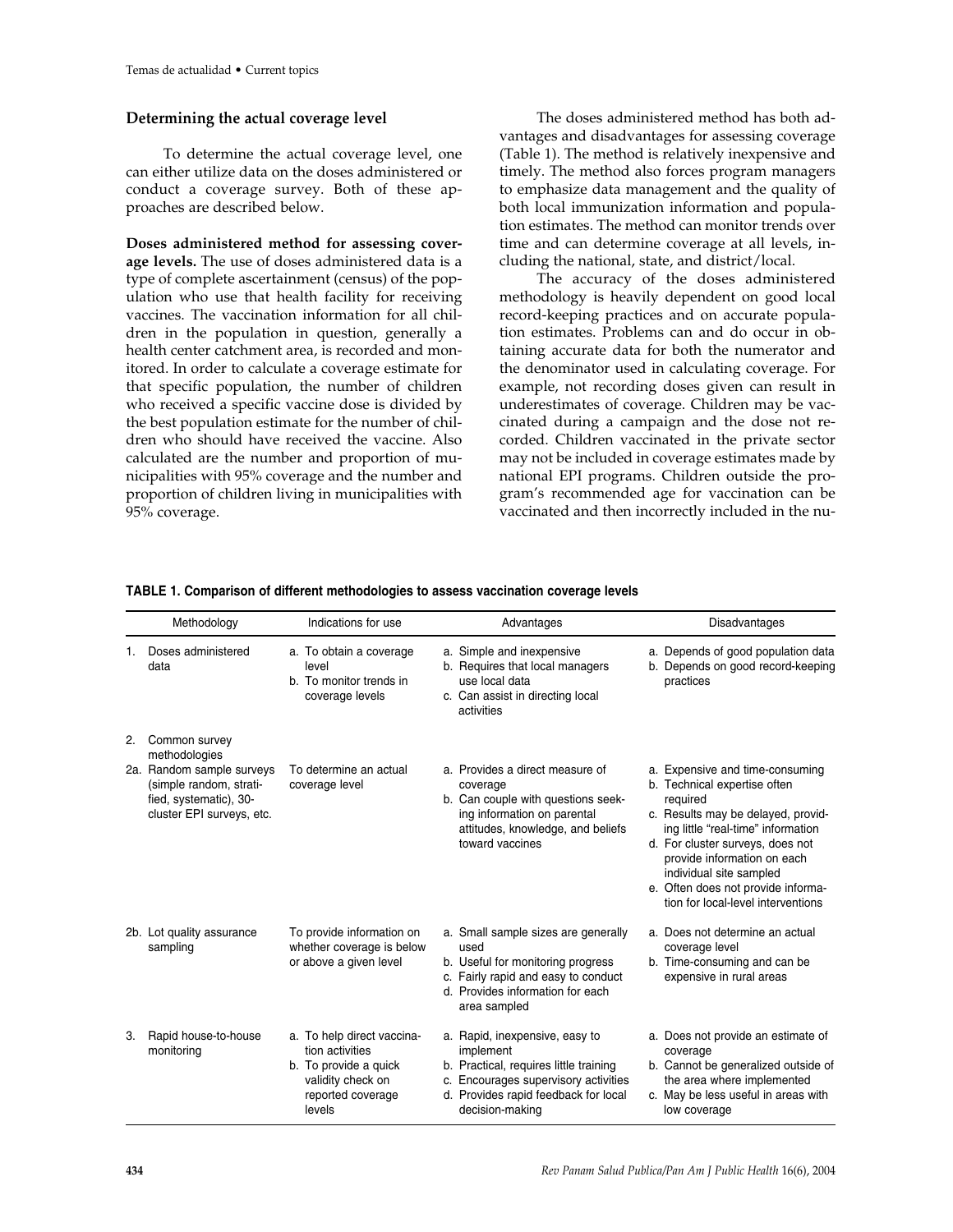merator. Children living in one municipality may be vaccinated in a neighboring municipality without the knowledge of the municipality of residence. This would result in an underestimate of coverage in the child's municipality of residence and a potential overestimate of coverage in the municipality where the child was vaccinated.

Population estimates (that is, the denominator) are often outdated or not realistic, as many countries do not regularly perform a national census. Migration from rural to urban areas results in an overestimate of population figures in rural areas, with an inflated denominator leading to an underestimate of true coverage in the rural areas. That migration would also produce an underestimated population figure in urban areas, with a denominator that is too low, resulting in an overestimation of coverage.

In addition to monitoring doses administered data for national, state, or local levels, PAHO's two other indicators of coverage (that is, the number and proportion of municipalities and of children with a given coverage level), provide valuable coverage information on the local level, but they also have potential biases. For example, municipalities with differing populations are given the same weight when one calculates the proportion of municipalities with 95% coverage.

Situations could arise in which a country could have many municipalities with small populations with low coverage and only a few municipalities with very large populations with very high coverage. If this were the case, the number and proportion of municipalities with high coverage would be low, while national coverage (an average of coverage of all municipalities together) could be high. This is often the case in countries with dispersed, hard-to-reach populations.

When one wants to calculate the number and proportion of children in the country who live in municipalities with high coverage, municipalities can be unaware that their children have been vaccinated in other municipalities or by the private sector. That is, there is very high coverage in the country (with the vast majority of the children having been vaccinated), but only a few municipalities report high coverage due to the fact that the municipality of residence is unaware that its children have been vaccinated in another municipality or by private sector health care providers.

**Surveys commonly used in EPI programs to assess coverage.** Various surveys are commonly used in EPI programs to assess vaccination coverage levels. These surveys differ from the doses administered method in that while the doses administered method is a type of ascertainment, surveys are not. Instead, surveys sample a portion of the population.

Below we present concise descriptions of the sample surveys most commonly used to determine immunization coverage levels. In addition, there are numerous published sources (10) and unpublished ones<sup>9,10</sup> on the pros and cons of different survey methodologies, and they should be consulted for more detail.

The first type of surveys discussed are random sample surveys. These are classified as simple, stratified, and systematic sampling.

With a simple random sample (SRS), the children who are to be surveyed are randomly chosen from a list of all the children in that particular population. That is, each child has a known probability of being selected and evaluated. Simple random sampling may be used in a stratified sampling plan, in which the population under investigation is divided into different subgroups or strata and an SRS of children is selected from each stratum. Strata may be defined by any factor that may be associated with coverage, such as health facility catchment area, socioeconomic status, or rural versus urban. Stratification ensures that the sample selected is more representative of the population in terms of the variable stratified than if a SRS survey were done for the entire population. Stratified sampling allows for evaluation and comparison of coverage levels among the different strata. This is important when it is believed that coverage may differ by strata.

With systematic sampling, every *n*th child (e.g., every fourth or ninth one) is selected from a list. The first child is selected at random between the first child on the list and the *n*th child on the list. This selection process assumes that all children are listed and that the results approximate those of an SRS.

As mentioned earlier, each survey method has its advantages and disadvantages. SRS surveys are representative of the area surveyed but require a complete list of the population to be surveyed in order to select the sample. In addition, subgroups of persons with characteristics that may influence vaccination status, such as ethnic or transient populations, may be missed or underrepresented. However, the impact of this depends on the proportion of the total population that these subgroups represent. If the population to be sampled is widely dispersed geographically, the logistics of implementing a simple random sample survey are costly and can be time-consuming.

Systematic sampling assumes that complete lists of all children are available and that there is no

Lo EKC. Sampling methods and sample size. WHO/IMR Regional Centre In-Service Course on Research Designs and Methodologies, Kuala Lumpur, April 1983.

<sup>&</sup>lt;sup>10</sup> Lemeshow S, Stroh G. Sampling techniques for evaluating health parameters in developing countries. Paper prepared for the Board on Science and Technology for International Development, National Research Council, National Academy Press, Washington, D.C., 1988.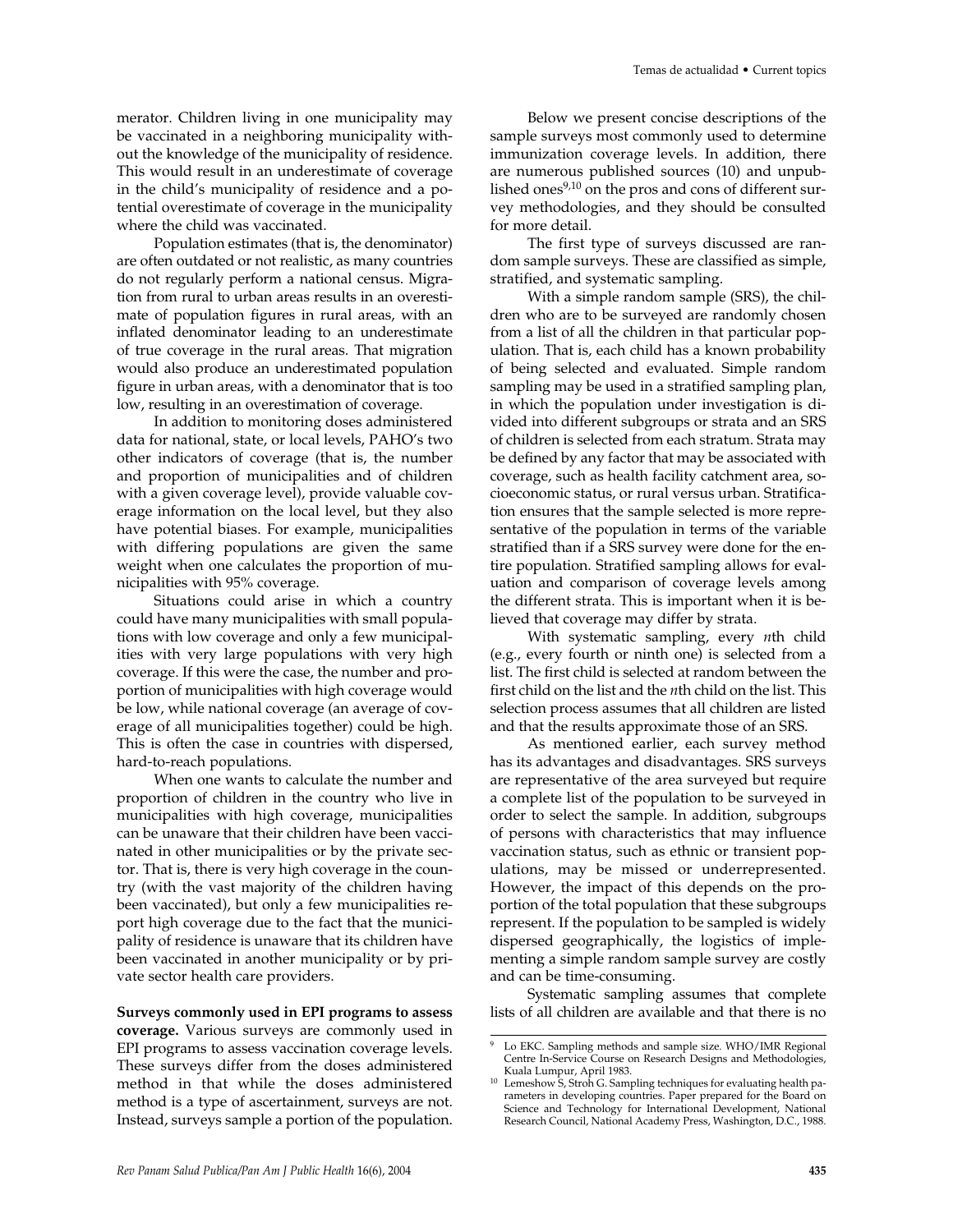periodicity (clustering of children) by important characteristics in the list of children that is used to select the sample of children. For example, if most unvaccinated children are grouped together on the list, they may or may not be chosen in the systematic sampling, depending on whether the grouping is located on the list before or after the *n*th interval, thus resulting in biased coverage. Even with this limitation, systematic sampling usually provides as representative a sample as simple random sampling. In stratified surveys the sample sizes needed in each stratum in order to obtain estimates with adequate precision may increase the overall sample size so much that the survey becomes prohibitively expensive.

Cluster surveys are another type of survey often used. In cluster surveys, specific areas or populations are grouped. These groupings, called clusters, could be schools, city blocks, neighborhoods, or villages. Within each of the clusters selected to be surveyed, a random sample of households is selected, and the vaccination status of children in these households is reviewed. These surveys are generally referred to as household cluster surveys. Many countries in the Americas have conducted large national surveys using household cluster methodologies, generally with the support of outside donors. Two of these household cluster surveys, the Multiple Indicator Cluster Surveys (MICS) and the Demographic and Health Surveys (DHS), are funded primarily through the United Nations Children's Fund (UNICEF) and the United States Agency for International Development (USAID), respectively (11, 12). These surveys have many similarities in the methodology and content of their questionnaires. Importantly, these national surveys are used to collect other health-related information.

A specific type of cluster survey used in EPI programs throughout the world to assess coverage is the 30-cluster EPI survey, often referred to as the EPI cluster survey or simply the EPI survey (13, 14). The method uses practical and simplified approaches to develop the sampling frame and to then select and survey clusters of children in the field.

The identification of clusters is the first stage of this two-stage design. An area is divided into clusters, and 30 clusters are selected, with a probability proportional to the size of their population. In each of the 30 clusters, an initial household is randomly selected in the field, and neighboring households are visited until seven children have been surveyed. The households visited to find the seven children constitute a cluster. The results of EPI cluster surveys approximate those of a two-stage cluster survey that assesses all children in each cluster. The EPI cluster survey is designed such that estimates have a precision of  $\pm$  10 percentage points with 95% confidence, that is, 95 of 100 surveys performed would include the true coverage within ± 10 percentage points.

Several variations of the EPI cluster survey have been proposed. The modified methodology of Kok (15) uses schools instead of geographic units. Other modifications include increasing the sample size by increasing the number of clusters or the number of children in each cluster (16).

The EPI cluster survey methodology has confidence intervals of  $\pm$  10 percentage points when coverage is 50%, but the confidence interval becomes narrower as coverage becomes greater or smaller than 50%. This increase in precision may not be sufficient to monitor program goals of 95% coverage. To detect a significant improvement from one survey to a subsequent survey, considerable increases in coverage relative to the previous rate are needed due to the confidence levels obtained with this method. For example, to detect a significant increase in coverage from a baseline of 85%, coverage would need to have increased to 94% (13). Therefore, EPI cluster surveys may not be useful to monitor change in areas with high coverage levels.

It is assumed that the process used in an EPI cluster sampling to select seven children approximates an SRS. However, if that assumption is not true, it would bias the estimate. This approximation is probably more accurate in areas with a homogeneous distribution of vaccinated persons and unvaccinated persons, such as areas with a very high level or a very low level of coverage. In settings with a grouping of undervaccinated individuals in the cluster, it may not approximate the results of an SRS. If undervaccinated children are grouped, they could be missed in the sample and not included in the survey. This would result in an overestimate of true coverage (10).

A fourth type of survey used to assess coverage is the retrospective school-enterer survey (RSES). Although not widely used in the Americas, RSESs sample children who are entering kindergarten or first grade ("school enterers") and retrospectively determine their vaccination status when they were 1 or 2 years of age (17). Therefore, the coverage information obtained is generally three to four years out of date. The survey has a two-stage cluster survey design, in which schools are randomly selected, with probability proportional to the estimated number of school enterers. At each school, children are randomly selected and their vaccination status reviewed. Although the RSES method is simple to implement, it assumes that the vast majority of children attend school and that schools have vaccination records for all the children.

Another type of survey uses the telephone to contact parents. In its National Immunization Survey (NIS), the National Immunization Program of the United States uses a random-digit-dialed tele-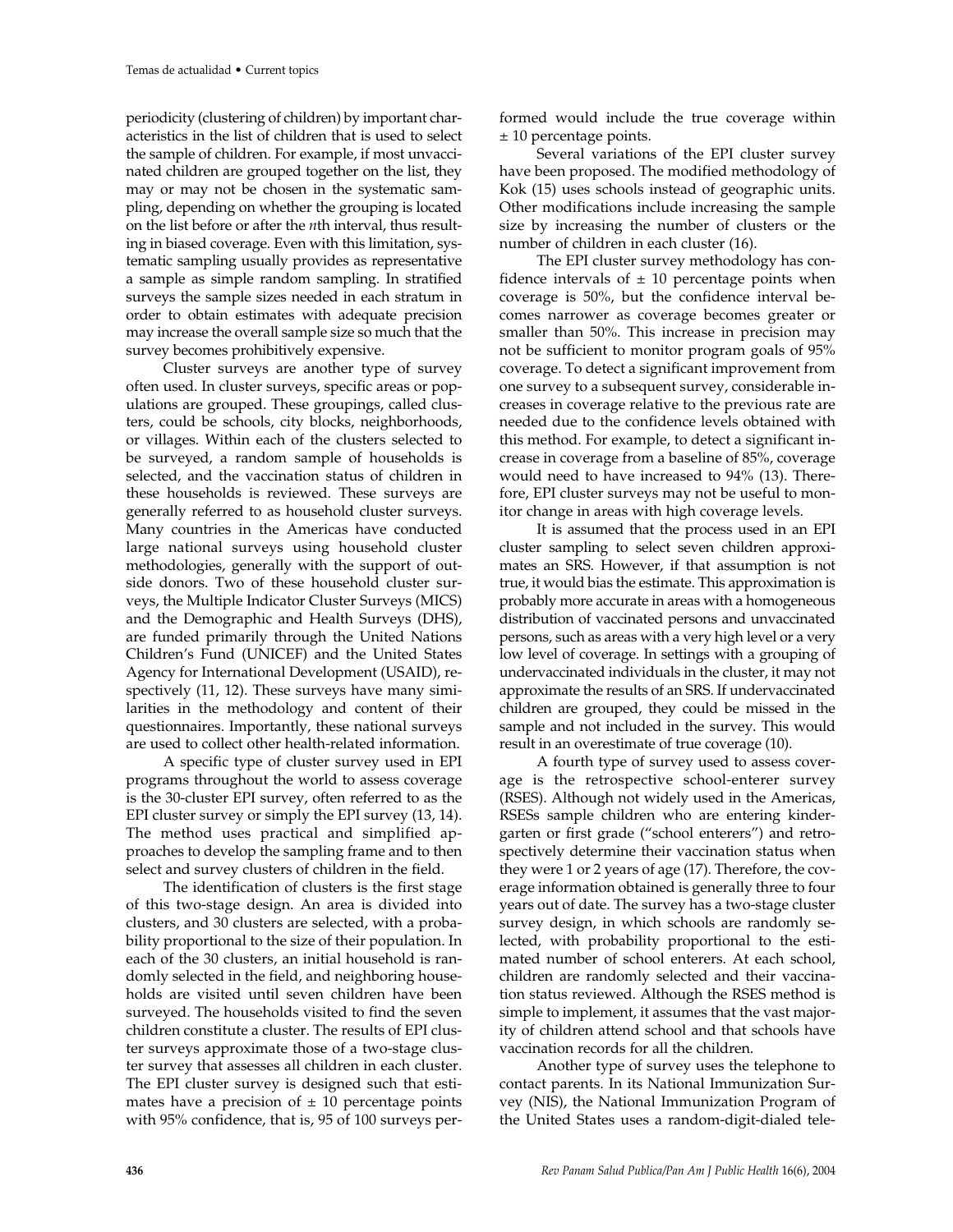phone survey (that is, telephone numbers are randomly selected and dialed to locate eligible children) to measure vaccination coverage estimates for its 50 states and selected urban areas for children 19–35 months of age (18). The NIS is conducted in conjunction with a provider record check study to improve the accuracy of the vaccination information. That is, the providers of surveyed children are contacted and the vaccination status of the child is verified. The data obtained are weighted to account for sampling design and to reduce biases from nonresponse (persons not contacted) and from not being able to contact parents of children who do not have a telephone. This survey allows the United States to have estimates for all of the states and for selected urban areas.

All the surveys commonly used in EPI programs to assess coverage that we described above provide actual coverage estimates (the percentage of children vaccinated), often with a great deal of certainty. Each method has its advantages and disadvantages. Some are specific to that method, while other advantages and disadvantages are common to all sample surveys. For example, when stratification is employed, estimates of coverage with adequate precision can be determined for each stratum, such as rural or urban. Sample surveys, that is, surveys that use a sample of a population to estimate coverage, are especially valuable when little or no administrative data or other information on coverage are available for an area, to set baseline levels, for large areas where it is difficult to document "pockets of need," and to determine the urgency of corrective activities. Sample surveys may be indicated in settings where an area has poor record-keeping practices and the information on doses administered coverage is unreliable or unavailable. Sample surveys can also be useful where many children are vaccinated in the private sector but not reported for inclusion in coverage calculations. In these ways, surveys can validate coverage calculated by the doses administered method. By expanding surveys to include questions for parents on such things as knowledge, attitudes, and practices as well as missed opportunities for vaccination, managers can obtain valuable information on other factors related to the vaccination process. In addition, governments often need coverage estimates for donor agencies. Sample surveys can also be useful to measure the potential for disease transmission in areas at high risk due to low coverage, the presence of groups in large periurban areas that are considered to be at risk for measles transmission, and other factors.

However, in general, surveys are timeconsuming and costly and require technical expertise, and they may produce results too late for directing interventions to correct immediate problems. In addition, unless estimates are obtained for the local level or for strata, sample surveys may not provide sufficient detail to design interventions for subgroups in particular need.

An important issue in conducting a survey, regardless of its type, is the use of vaccination information obtained when parents do not have their children's vaccination records and so must try to recall that information from memory. Program managers must develop guidelines on how to interpret and use vaccination information obtained from recall. If surveys that are conducted sequentially, such as annually, apply different approaches or rules, the comparability of their results is then limited.

## **Determining whether an area has a minimum coverage level, by using lot quality assurance sampling**

The second major purpose for which EPI managers will need information on coverage is for determining the adequacy of coverage in a given area. One methodology that is appropriate for that purpose is lot quality assurance sampling (LQAS). LQAS is a survey methodology that allows a decision to be made with a prespecified probability that a coverage level is above or below a preselected level. That is, the result is given as pass or fail, accept or reject, or good or bad (19, 20). With LQAS, the sample sizes tend to be small, so the results do not provide an adequately precise point estimate of coverage. LQAS is essentially a stratified random sample from a population divided into strata or "lots" (lots are generally geographic areas such as neighborhoods). A simple random sample is selected from each lot and is used to determine whether each lot passes or fails in terms of meeting the preselected level of coverage. LQAS was originally designed for use in industry to rapidly determine if a production lot should be rejected based on finding a predetermined number of defective products in the sample chosen. The actual proportion of "defectives" in each lot (for vaccination programs, the number of children who are not vaccinated) is usually not determined nor is it needed by local managers.

LQAS is useful since it requires smaller sample sizes, is often less expensive than other types of sample surveys in the same geographic area, and can be performed rapidly. The method is ideal for situations in which a program manager needs to determine if an area has or has not achieved a given coverage level. In addition, and as opposed to the EPI 30-cluster sample, the sampled lots (i.e., strata) can be combined. An overall coverage level can then be determined by using weighting procedures based on lot populations.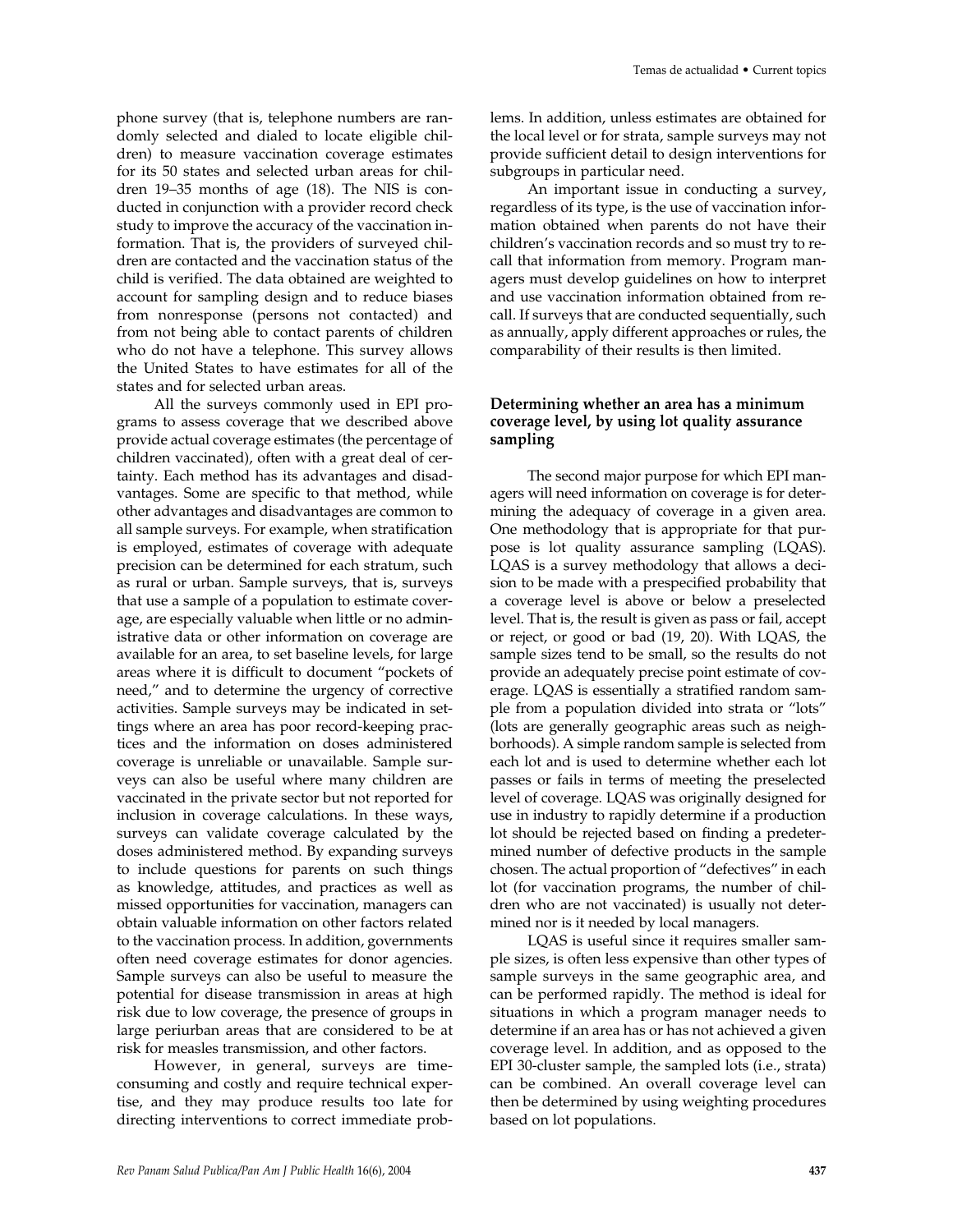The main disadvantage with LQAS is that it does not provide a precise coverage estimate for individual lots. In addition, in rural areas it may be expensive and time-consuming to implement since the members of each lot are actually surveyed and the distances between them may be great (21).

#### **Monitoring trends in vaccination coverage**

The third situation where coverage information is often needed is in monitoring trends in vaccination coverage over time. This is critical in EPI programs, and it should be performed at all administrative levels (that is, national, state, local, etc.) and on a regular basis. The methods described above can be used to accomplish this goal. In general, the use of doses administered data is preferable. It is simpler and less expensive than surveys, and it should be incorporated as part of good record-keeping practices in EPI programs. Surveys provide the necessary information, but they are too costly and timeconsuming to be used frequently in a routine manner. However, if national trends are monitored at infrequent intervals, such as every five years, then surveys could be considered. LQAS is suitable if the question poised is only whether coverage is being maintained at a predetermined level, e.g.,  $\geq$  95%.

## **Determining if vaccination activities have been successful or if further activities are immediately needed**

The fourth situation where coverage information is often needed is to monitor vaccination activities as they are being conducted. The completeness of the vaccination activities at the local level or for a health center catchment area can be rapidly assessed during regular visits to the community using a method developed by PAHO that is known as rapid house-to-house monitoring (6). This monitoring approach involves visiting a limited number of homes with children aged 1 to 4 years and asking for evidence of vaccination. A total of four nonadjacent blocks in a clinic's catchment area are chosen based on having difficult access to a health facility, being a zone underserved by health services, or being areas with a high proportion of recent immigrants. Starting in the southeast corner of the first of the four blocks chosen, the team moves from one door to the nearest one until 5 households with children aged 1 to 4 years provide information about the children's vaccination status. If 5 eligible homes are not found in the block selected, the team moves to the adjacent block and continues until a total of 5 eligible homes are found. The same procedure should be followed for the remaining three blocks until 20 households with children aged 1 to 4 years have provided information on their children's vaccination status. That is, a total of 20 children will be located from 20 different households.

In properly vaccinated communities almost all children in any neighborhood will be up to date for vaccination, and the results of this rapid houseto-house monitoring are very likely to show that. Although the monitoring ends when a total of 20 homes with eligible children have been visited, the finding of a total of 3 households with at least one unimmunized child each (even before 20 homes are visited) is reason enough to stop monitoring and to recommend revaccination of that neighborhood, since it would be very unlikely to find such an scenario in a well-vaccinated neighborhood (Figure 1).





a Sufficient numbers of houses must be visited to identify a total of 20 children with only 1 child per house selected, i.e., at least 20 houses must be visited.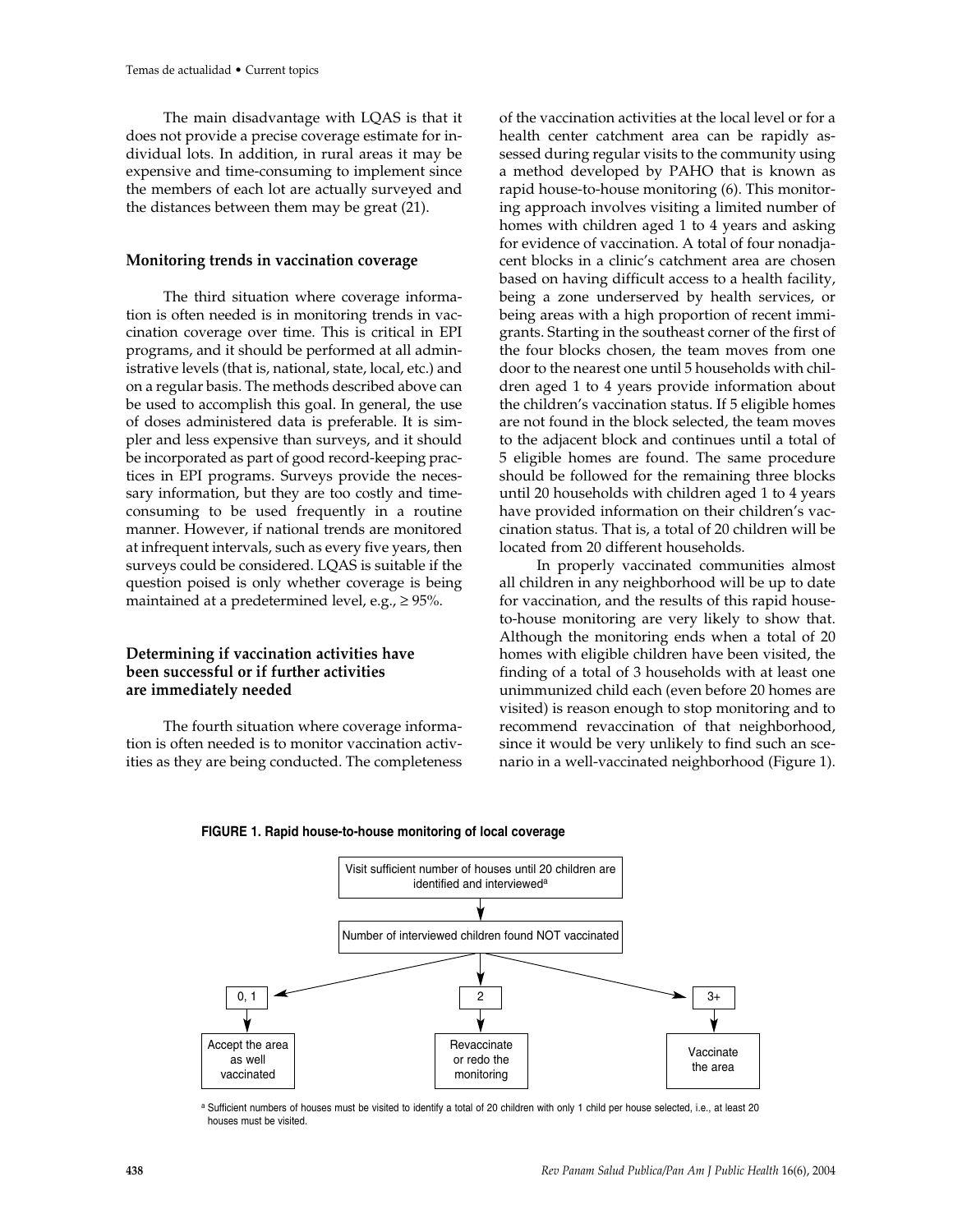



Rapid house-to-house monitoring assesses the completeness of vaccination in a nonprobabilistic manner. Therefore, some managers may want to utilize a more systematic approach. A model, referred to as systematic rapid house-to-house monitoring, has been developed based on LQAS. This method uses a two-stage approach (Figure 2), in which the second stage is conducted similarly to the routine rapid monitoring methodology. It is based on the assumption that there is a 90% probability that a community with a 95% coverage level will be correctly identified as such. In addition, there is a 90% probability that a community with a coverage level of 85% or less will be correctly identified as not having acceptable coverage.

Both types of rapid house-to-house monitoring are simple, are completed quickly and inexpensively, and can provide a quick impression of the completeness of vaccination. It is ideal for use during routine supervision or to assess how well vaccination efforts are implemented during a vaccination campaign. Importantly, it forces clinic staff to visit their communities and see firsthand the impact of their services.

Rapid house-to-house monitoring (i.e., nonprobabilistic monitoring) is a supervisory tool and is not statistically valid, nor can the results be generalized to the community. The results cannot be interpreted as a coverage level. In addition, if the local managers choose the areas to be visited, they will likely choose only areas with high vaccination coverage levels, thus providing a false sense of security. To avoid this problem, it is preferable that a supervisor or team leader unrelated to the management of the local vaccination program choose the blocks to be visited. For areas with acknowledged low coverage, rapid house-to-house monitoring is less useful since one is already aware that coverage is low. Disadvantages for the systematic rapid house-to-house monitoring are similar to those discussed for LQAS.

## **DISCUSSION**

Although the experiences and issues presented in this piece relate to managing vaccination information and assessing coverage in the Region of the Americas, they are applicable to other areas of the world as well. Problems in calculating coverage are not limited to the Americas. An assessment of the accuracy of coverage estimates based on administrative data in 45 countries showed the problem to be widespread and not isolated or in only one part of the world (22). A recent study demonstrated that coverage estimates can also be biased and may not represent true population immunity due to vaccine doses being inappropriately administered. For example, if the time interval between the first and second dose is too short, the second dose may not be protective (23).

Prior to embarking on activities to assess coverage levels, managers should be clear about what information is needed (Figure 3) as well as the ad-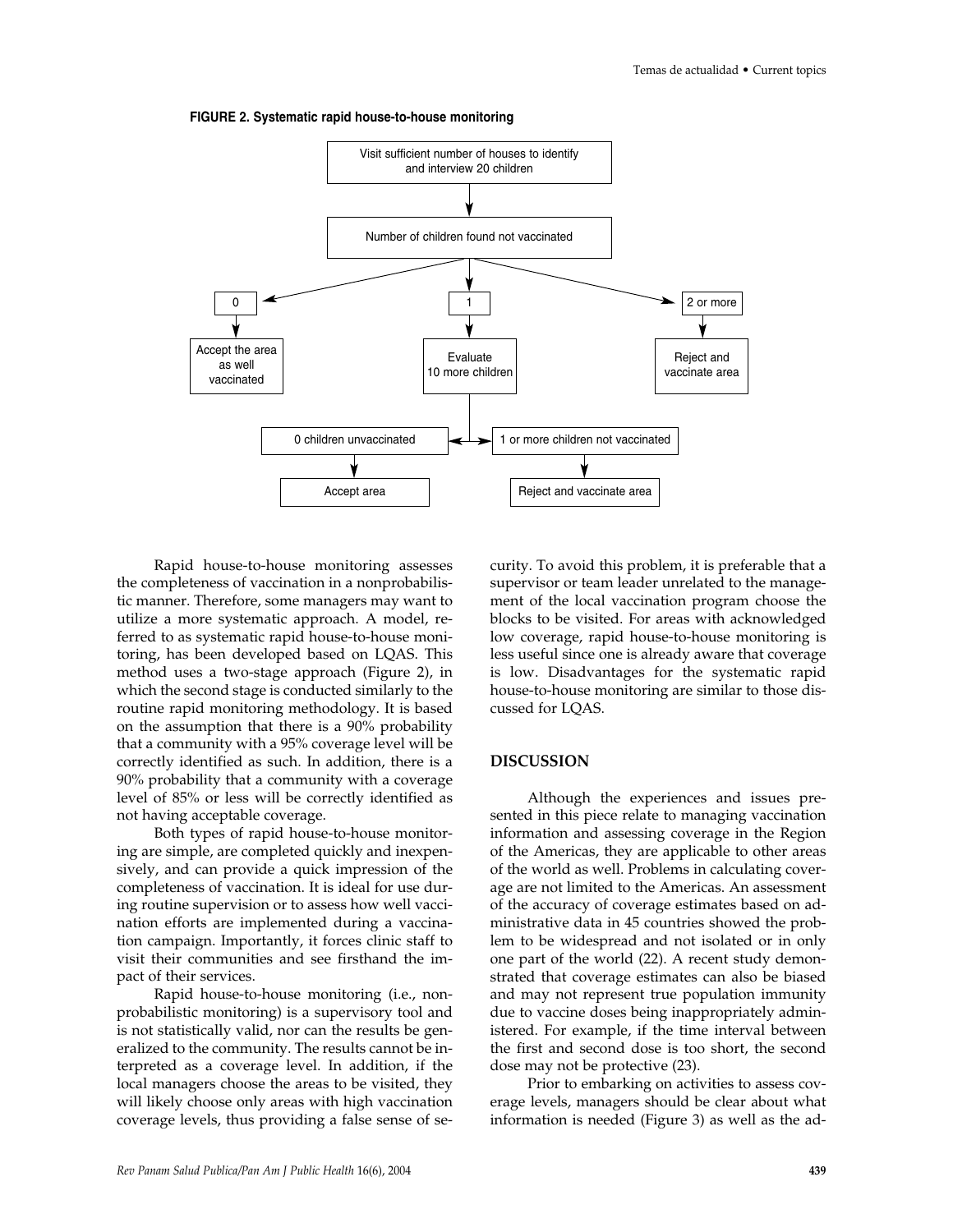



vantages and limitations of each method (Table 1). First, managers must decide what information is needed. Thus, they must decide if (1) an actual coverage level is needed, (2) it is acceptable to know only whether an area is performing well in raising coverage, (3) trends need to be monitored, or (4) an area's ongoing vaccination activities have been acceptable. Monitoring accurate doses administered data can be used in all situations. However, and as is discussed above, situations may arise when a survey is needed to determine coverage, for example, to validate doses administered information, to assess the impact of an intervention, or for donor needs. Once the decision has been made to conduct a coverage survey, managers must then choose the survey methodology to be used. The choice should take into account the logistics and resources needed to apply a specific methodology.

If managers can accept knowing only whether an area's coverage is acceptable or not acceptable and do not need an actual coverage level estimate, then LQAS is an appropriate methodology. If managers wish to monitor trends, then use of doses administered data is sufficient. If managers need to know if vaccination activities are adequate, such as after a campaign, the rapid house-to-house monitoring tool is acceptable. For achieving EPI coverage goals and to monitor vaccination activities, the use of accurate doses administered data and population estimates with PAHO's rapid house-to-house monitoring tool will provide the needed information.

Regardless of the methodology utilized in assessing coverage, the data for the calculations must be accurate. Ensuring the completeness of reporting and ensuring that data (including population estimates) are of good quality are fundamental steps. To make certain that there are good record-keeping

practices in all health centers, managers must frequently evaluate and improve the accuracy of both the numerator (the doses given) and the denominator (the population). Population denominators can be verified with figures extrapolated from other information such as the number of births during the year, local population survey counts, and the number of doses of BCG vaccine and the first doses of diphtheria-tetanus-pertussis vaccine (DTP1) or polio vaccine (polio-1).

Several countries have begun efforts to address the quality of vaccination information and the accuracy of both the numerator and denominator used to calculate coverage estimates. For example, current supervisory efforts in Bolivia include comparing the numbers of doses recorded on vaccination cards to the number of vaccine doses that clinic reports indicate have been given. The number of doses recorded in the clinic reports is compared to the number recorded in reports from the clinic to larger administrative areas such as the district level. Then the number reported by the district level is compared to the number that the national level reports.<sup>11</sup> If the error rate, that is, the discrepancy among reports of vaccines having been given at the clinic, district, and national level, is 10% or less, the accuracy of the data is considered acceptable for programmatic needs. Similarly, in southern Mexico, local managers assess the accuracy of population data by comparing the number of doses of DPT1 and BCG with different population denominators, including local population estimates obtained from census data, national malaria pro-

<sup>&</sup>lt;sup>11</sup> Quiroga R. Activities for the control of the quality of vaccination information in Bolivia. Presented at the Pan American Health Organization's Annual Sub-Regional EPI Manager's Meeting for the Countries of the Southern Cone, Buenos Aires, Argentina, 29 August 2002.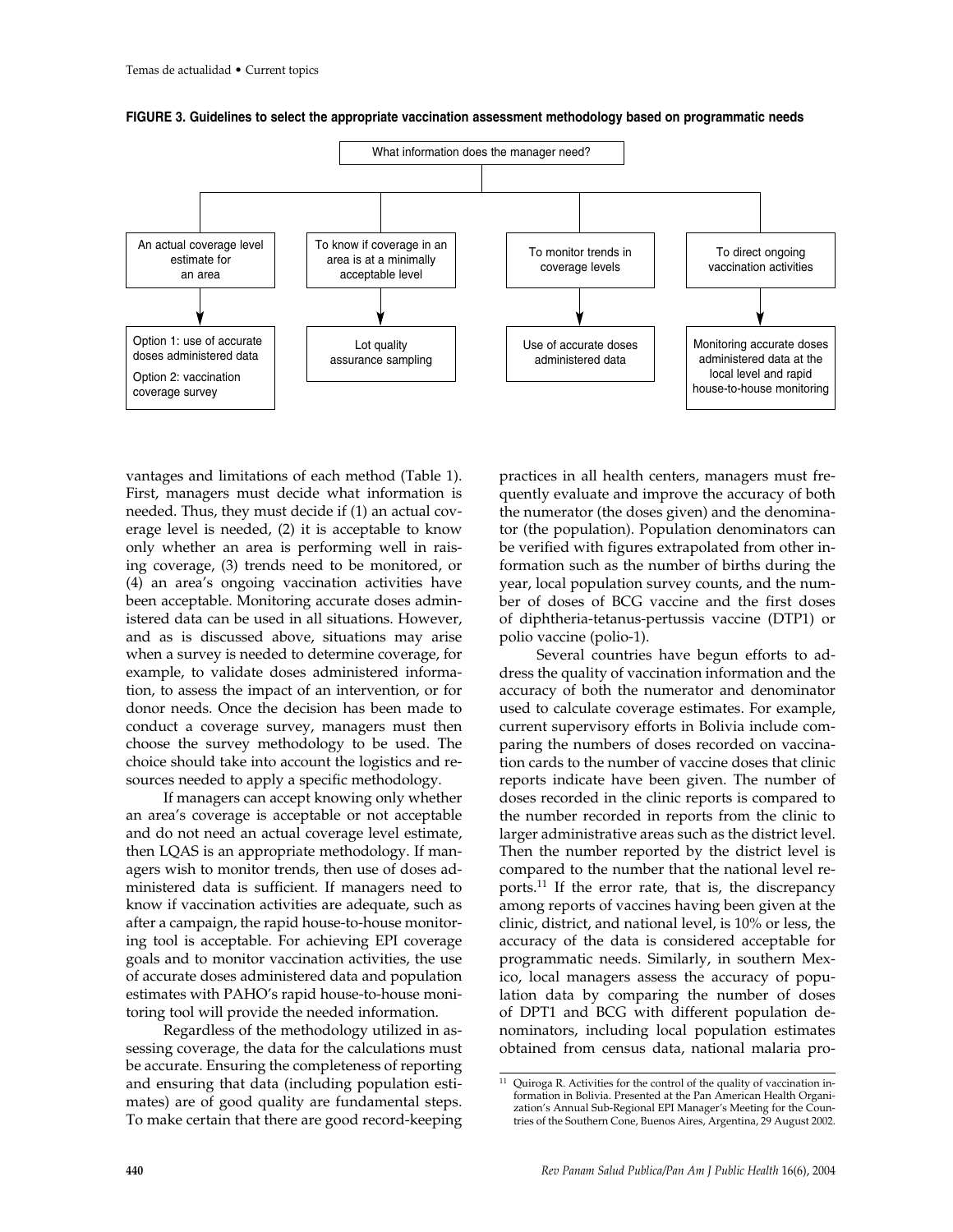grams, and local prenatal programs operated by the Ministry of Health. The data are accepted as reliable if there is a concordance of at least 90% between population figures from different sources or between levels of coverage calculated with denominators from all sources.<sup>12</sup> Both PAHO and WHO have developed paper instruments to use in the field during supervisory visits to assess the quality of vaccination data.

There are other examples of country-based efforts to validate the accuracy of vaccination information. For instance, in Brazil, dropout levels between the number of first doses of DTP and the number of measles vaccines given are compared with coverage levels. This provides a valuable "reality check" on the potential accuracy of local coverage data since high dropout rates (e.g.,  $\geq$  5%) cannot be associated with high coverage (5). In addition, reports of municipalities with coverage of more than 100%, which is impossible, should be viewed skeptically and evaluated critically. Such reports represent errors with either the denominator (e.g., the population is underestimated) or the numerator (e.g., including the vaccination of nonresidents).

Lastly, an additional important point to consider when calculating coverage figures is how to calculate coverage when vaccination campaigns are conducted and whether doses administered in campaigns should be included in calculations for national (or local) coverage levels. Calculating coverage for routine vaccination services provides information on EPI program performance and is crucial for program management. However, incorporation of campaign doses into coverage calculations provides information on protection against disease in the community, at least for that year. Thus, coverage should be calculated and monitored both with and without doses administered during a campaign.

Achieving high coverage levels is a key objective of national EPI programs. Methods are needed to monitor the progress towards achieving high coverage as defined by the three indicators or measures of vaccination coverage currently used in the Americas (that is, coverage levels, the number and proportion of municipalities with high coverage, and the number and proportion of children living in municipalities with high coverage). These three measures should be analyzed together, rather than being interpreted in isolation. Managers must understand that national data represent an average and can hide wide variations at the local level.

Therefore, managers must place priority on two key tasks: ensuring data of high quality and monitoring local coverage levels in order to maintain or improve vaccination services.

#### **SINOPSIS**

# **Estimación y monitoreo de los niveles de cobertura de la vacunación: lecciones aprendidas en las Américas**

*Según lo establecido por la Organización Panamericana de la Salud (OPS), conseguir una alta cobertura de vacunación es una meta esencial para la Región de las Américas. Es indispensable lograr niveles de cobertura de 95% o mayores para poder alcanzar los objetivos de la OPS de eliminar el sarampión y la rubéola, controlar las enfermedades prevenibles mediante la vacunación, y hacer perdurar la eliminación de la poliomielitis en territorio americano. Para poder alcanzar esos niveles, es imprescindible que las estadísticas de vacunación sean fiables y que las autoridades sanitarias midan y monitoreen los niveles de cobertura a lo largo del tiempo. Los métodos elegidos por los directores de los programas de vacunación para calcular la cobertura dependerán de la información que haga falta. En general, los directores del Programa Ampliado de Inmunización (PAI) necesitarán información acerca de la cobertura para poder: 1) determinar la verdadera cobertura en los niveles nacional y local, 2) determinar cuán adecuada es la cobertura en una zona determinada, 3) monitorear las tendencias a lo largo del tiempo, y 4) monitorear las actividades de vacunación mientras se están llevando a cabo. Para lograr lo primero —determinar cuáles son los niveles verdaderos de cobertura—, los administradores tienen dos opciones: a) valerse de los datos acerca de las dosis administradas (es decir, el número de dosis de la vacuna que se ha administrado, dividido por la población que debió recibir una dosis) o b) llevar a cabo una encuesta para determinar la cobertura. Para lograr lo segundo —saber si la cobertura en una zona determinada es adecuada (por ej., mayor de 90%)—, se puede realizar un muestreo por lotes para garantizar la calidad (MLGC). El MLGC es una metodología de encuesta basada en el uso de muestras pequeñas que permite determinar si la cobertura en una zona determinada es adecuada o no, pero no sirve para estimar el nivel de cobertura. Para el tercer propósito —monitorear las tendencias a lo largo del tiempo—, se pueden usar los datos correspondientes al número de dosis administradas. Para lograr el cuarto propósito —determinar si procede vacunar o llevar a cabo una campaña de vacunación u otra actividad afín—, la "herramienta de monitoreo rápido" creada por la OPS es una magnífica solución. Cada uno de estos métodos posee ventajas y desventajas. Los datos sobre el número de dosis administradas, más la herramienta de monitoreo rápido, deben usarse para lograr las metas de vacunación en las Américas. Ambos métodos son los preferidos actualmente por la OPS para estimar la cobertura de vacunación.*

 $^{\rm 12}$ Monterroso E. Assessment of the quality of vaccination information, Mexico. Presented at the Pan American Health Organization's Annual Sub-Regional EPI Manager's Meeting for the Countries of Central America, Mexico, and the Latin Caribbean, San Jose, Costa Rica, 8–9 July 2002.